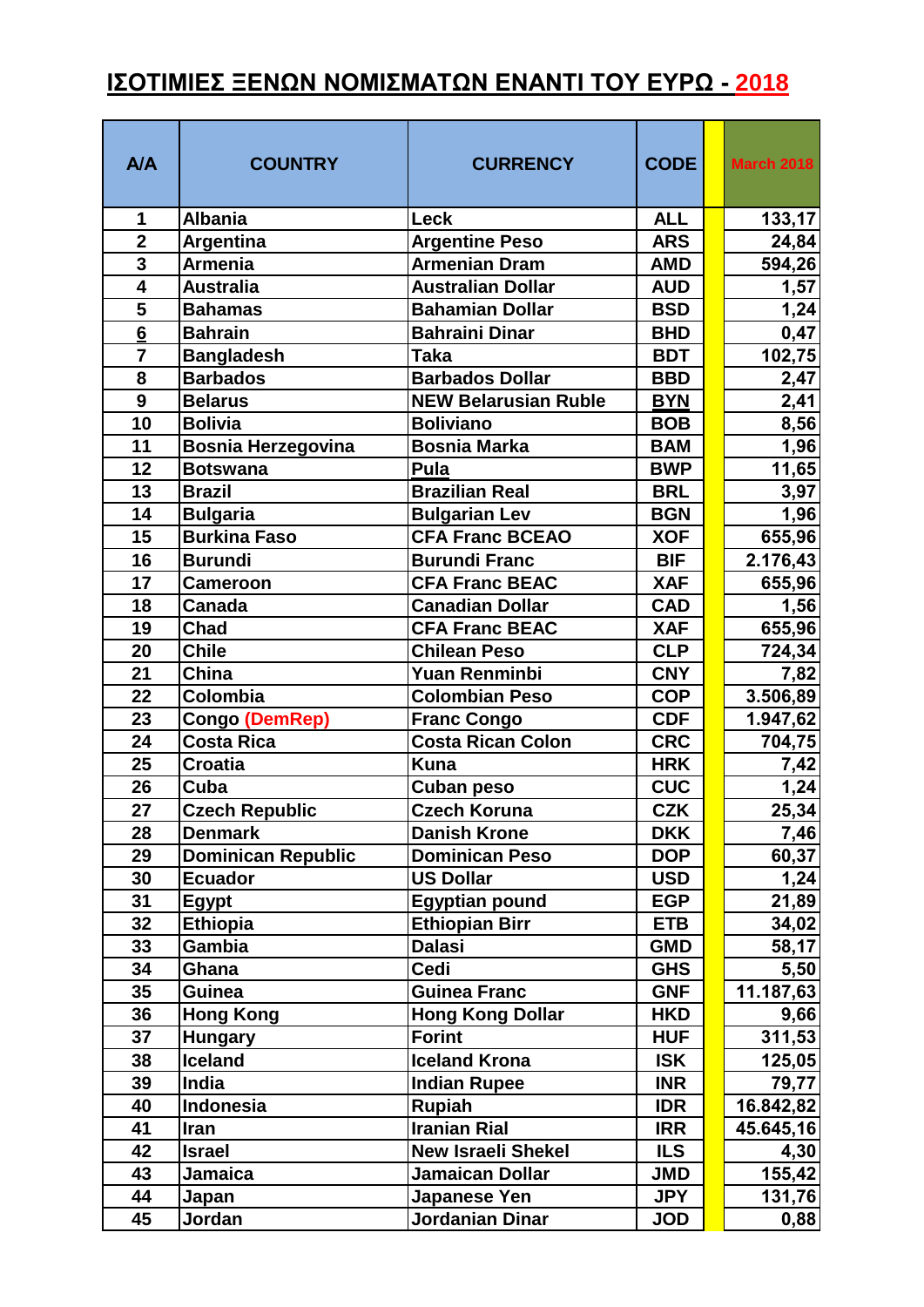| A/A | <b>COUNTRY</b>             | <b>CURRENCY</b>           | <b>CODE</b> | <b>March 2018</b> |
|-----|----------------------------|---------------------------|-------------|-------------------|
| 46  | <b>Kazakhstan</b>          | <b>Tenge</b>              | <b>KZT</b>  | 392,68            |
| 47  | Kenya                      | <b>Kenyan Shilling</b>    | <b>KES</b>  | 125,01            |
| 48  | <b>Kuwait</b>              | <b>Kuwaiti Dinar</b>      | <b>KWD</b>  | 0,37              |
| 49  | Lebanon                    | <b>Lebanese Pound</b>     | <b>LBP</b>  | 1.873,48          |
| 50  | Libya                      | <b>Libyan Dinar</b>       | <b>LYD</b>  | 1,65              |
| 51  | <b>Madagascar</b>          | <b>Malagasy Franc</b>     | <b>MGA</b>  | 3.848,13          |
| 52  | <b>Malawi</b>              | <b>Kwacha</b>             | <b>MWK</b>  | 897,37            |
| 53  | <b>Malaysia</b>            | <b>Malaysian Ringgit</b>  | <b>MYR</b>  | 4,85              |
| 54  | <b>Maldive Is.</b>         | <b>Rufiyaa</b>            | <b>MVR</b>  | 19,31             |
| 55  | <b>Mauritania</b>          | Ouguiya                   | <b>MRO</b>  | 437,16            |
| 56  | <b>Mauritius</b>           | <b>Maur Rupee</b>         | <b>MUR</b>  | 40,64             |
| 57  | <b>Mexico</b>              | <b>Mexican Peso</b>       | <b>MXN</b>  | 23,09             |
| 58  | <b>Moldova</b>             | <b>Moldovan Leu</b>       | <b>MDL</b>  | 20,67             |
| 59  | <b>Mongolia</b>            | <b>Tugrik</b>             | <b>MNT</b>  | 2.949,57          |
| 60  | <b>Morocco</b>             | <b>Moroccan Dirham</b>    | <b>MAD</b>  | 11,35             |
| 61  | Mozambique                 | <b>Meticai</b>            | <b>MZN</b>  | 76,06             |
| 62  | <b>Namibia</b>             | <b>Namibian Dollar</b>    | <b>NAD</b>  | 14,33             |
| 63  | <b>Nepal</b>               | <b>Nepalese Rupee</b>     | <b>NPR</b>  | 128,39            |
| 64  | <b>New Zealand</b>         | <b>New Zealand Dollar</b> | <b>NZD</b>  | 1,68              |
| 65  | <b>Nicaragua</b>           | <b>Cordoba Oro</b>        | <b>NIO</b>  | 38,22             |
| 66  | <b>Niger Rep</b>           | <b>CFA Franc BCEAO</b>    | <b>XOF</b>  | 655,96            |
| 67  | Nigeria                    | <b>Naira</b>              | <b>NGN</b>  | 445,29            |
| 68  | <b>Norway</b>              | Norwegian Krone           | <b>NOK</b>  | 9,57              |
| 69  | Oman                       | <b>Rial Omani</b>         | <b>OMR</b>  | 0,47              |
| 70  | <b>Pakistan</b>            | <b>Pakistan Rupee</b>     | <b>PKR</b>  | 136,88            |
| 71  | Panama                     | <b>Balboa</b>             | <b>PAB</b>  | 1,24              |
| 72  | Peru                       | <b>Nuevo Sol</b>          | <b>PEN</b>  | 3,97              |
| 73  | <b>Philippines</b>         | <b>Philippine Peso</b>    | <b>PHP</b>  | 63,58             |
| 74  | <b>Poland</b>              | <b>Zloty</b>              | <b>PLN</b>  | 4,15              |
| 75  | Qatar                      | Qatari Riyal              | QAR         | 4,51              |
| 76  | Romania                    | <b>New Leu</b>            | <b>RON</b>  | 4,64              |
| 77  | <b>Russia</b>              | <b>Russian Ruble</b>      | <b>RUB</b>  | 69,29             |
| 78  | Rwanda                     | <b>Rwanda Franc</b>       | <b>RWF</b>  | 1.045,31          |
| 79  | Saudi Arabia               | <b>Saudi Riyal</b>        | <b>SAR</b>  | 4,66              |
| 80  | <b>Senegal</b>             | <b>CFA Franc BCEAO</b>    | <b>XOF</b>  | 655,96            |
| 81  | <b>Serbia</b>              | <b>Dinar</b>              | <b>RSD</b>  | 119,18            |
| 82  | <b>Seychelles</b>          | <b>Seychelles Rupee</b>   | <b>SCR</b>  | 17,01             |
| 83  | <b>Sierra Leone</b>        | Leone                     | <b>SLL</b>  | 9.547,41          |
| 84  | <b>Singapore</b>           | <b>Singapore Dollar</b>   | <b>SGD</b>  | 1,62              |
| 85  | <b>South Africa</b>        | Rand                      | <b>ZAR</b>  | 14,28             |
| 86  | <b>South Korea</b>         | Won                       | <b>KRW</b>  | 1.326,95          |
| 87  | <b>Sri Lanka</b>           | <b>Sri Lanka Rupee</b>    | <b>LKR</b>  | 190,19            |
| 88  | <b>Sudan Rep</b>           | <b>Sudanise Pound</b>     | <b>SDG</b>  | 22,40             |
| 89  | <b>Swaziland</b>           | Lilangeni                 | <b>SZL</b>  | 14,33             |
| 90  | <b>Sweden</b>              | Swedish Krona             | <b>SEK</b>  | 10,04             |
| 91  | <b>Switzerland</b>         | <b>Swiss Franc</b>        | <b>CHF</b>  | 1,16              |
| 92  | <b>Syria Arab Republic</b> | <b>Syrian Pound</b>       | <b>SYP</b>  | 636,97            |